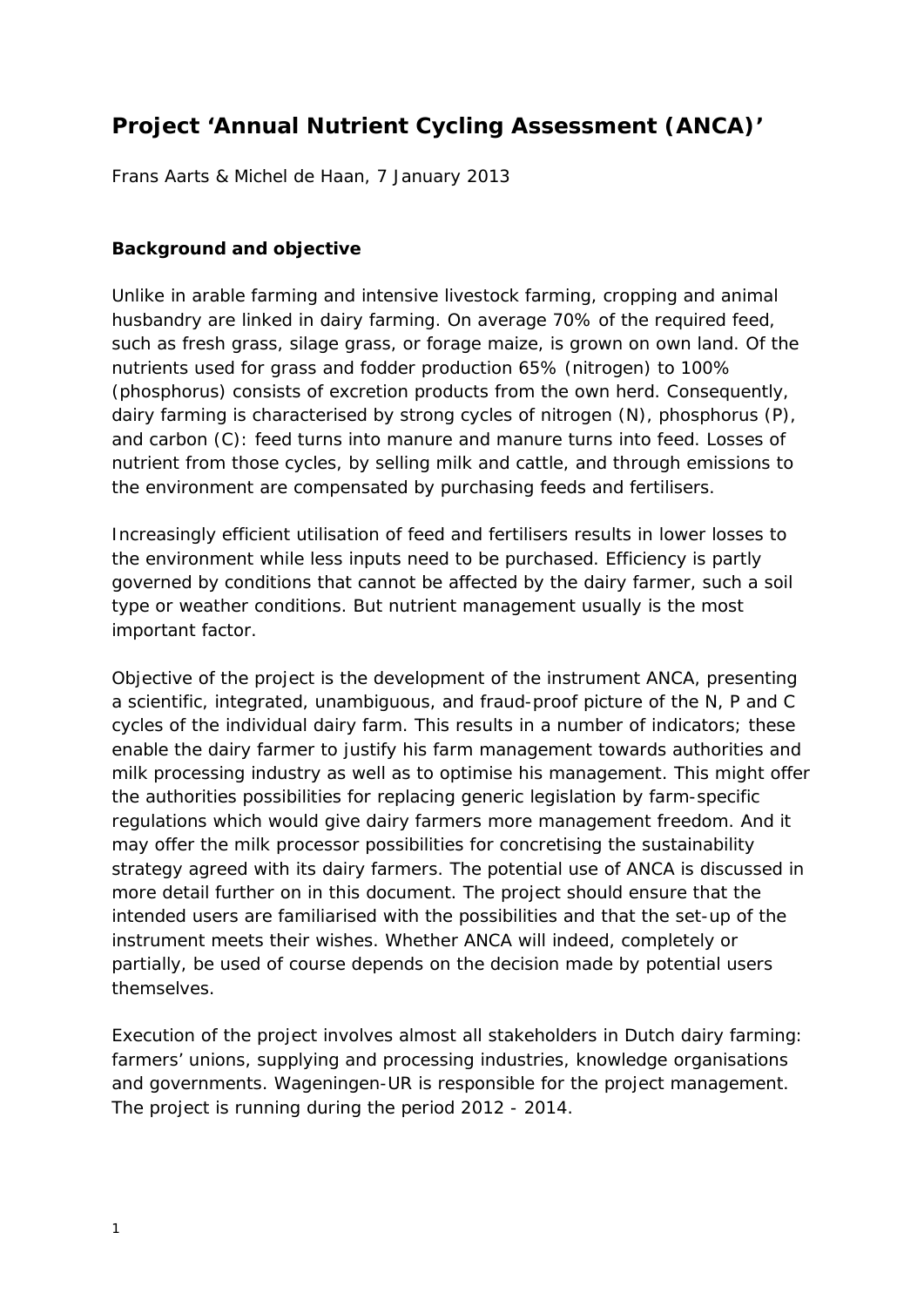# **Cycle Indicators**

Mapping of the cycles on the dairy farm follows a step-by step procedure and ultimately leads to the following indicators, quantified on an annual basis. Their positions in the cycle are presented in Figure 1.

- 1. Manure production: nitrogen (N) and phosphate  $(P_2O_5)$  excretion;
- 2. Efficiency of feeding (= conversion of feed into milk and meat): N and  $P_2O_5$  utilisation;
- 3. Ammonia (NH3) emission, divided over housing, manure storage, grazing, manure spreading and fertiliser use;
- 4. Yield grassland and maize land: dry matter, energy (kVEM), N, and  $P_2O_5$ ;
- 5. Efficiency of fertilisation (= conversion of nutrients into crop yield): utilisation of N and  $P_2O_5$  present in chemical fertilisers and organic manures;
- 6. Soil surplus N,  $P_2O_5$  and C (development organic matter content);
- 7. Nitrate  $(NO<sub>3</sub>)$  in groundwater;
- 8. Emission of greenhouse gases methane  $(CH_4)$ , nitrous oxide  $(N_2O)$  and carbon dioxide  $(CO<sub>2</sub>)$ ;
- 9. Farm surplus N,  $P_2O_5$  and C;
- 10. Efficiency of farming  $(=$  part of the input converted into milk and meat): utilisation N and  $P_2O_5$  in purchased feed or fertiliser.



Figure 1. Position of the ANCA indicators (see numbers above) in the cycle.

The indicators are, with corresponding background information, presented over the past year and the preceding years, thus showing the development of the indicators over time.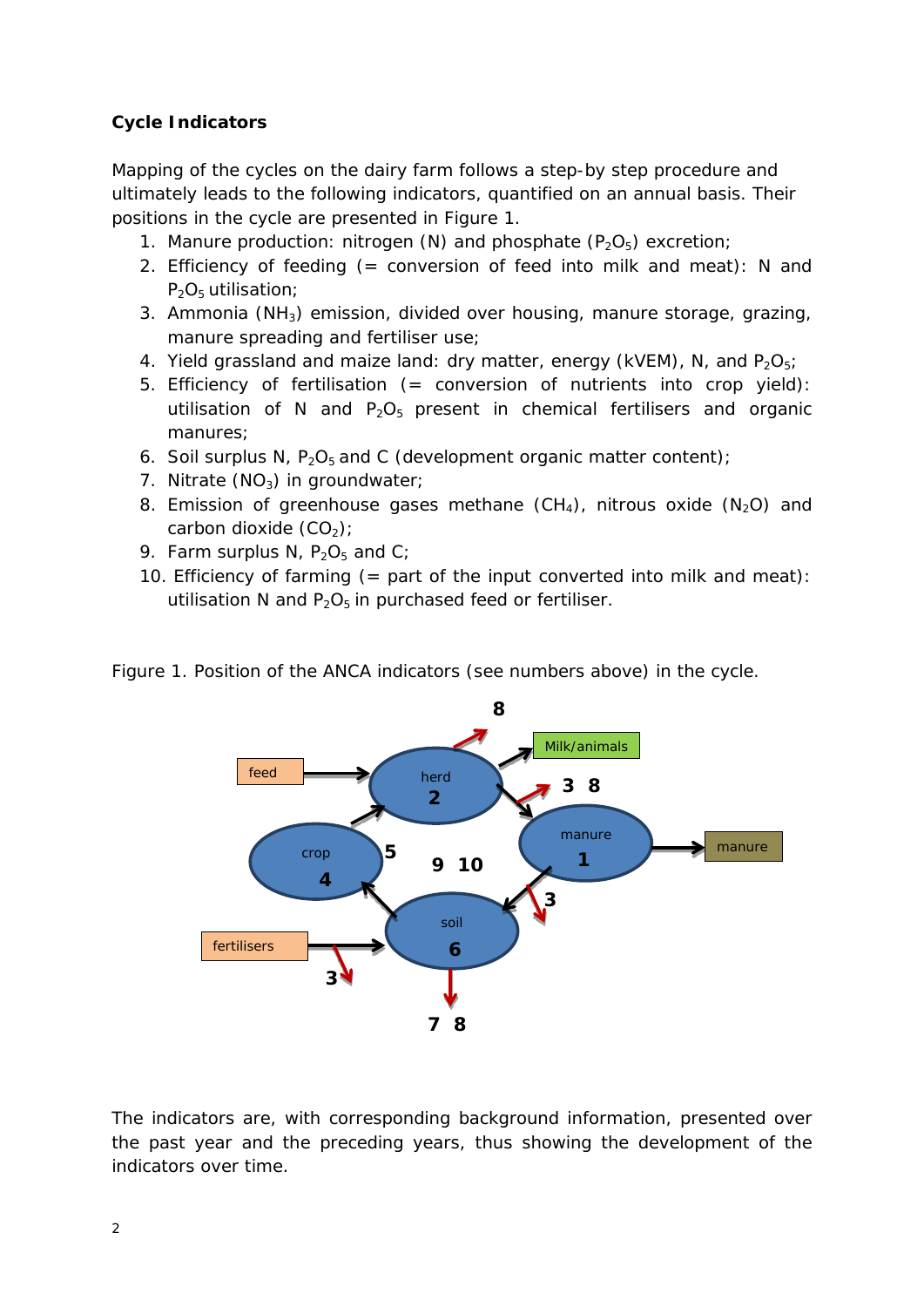Reference and normative values are given for the indicators. Reference values may be the average values achieved by farms under similar conditions or, e.g., the values of the 25% best performing farms.

Normative values are values on which legislation is based. An example: the European Nitrate Directive stipulates that the nitrate concentration of groundwater may not exceed 50 mg/l. This is the normative value. Criteria for fertiliser use, laid down for the Netherlands as application standards, should ensure that this normative value is not exceeded. These reference and normative values enable the dairy farmer to compare the performance of his farm with that of colleagues as well as with the target values laid down by the government.

## **Project execution**

The cycles should be mapped in a scientifically sound and transparent fashion. The mathematical rules that are to be developed need approval by the authoritative (inter)national scientists in the relevant domain.



Figure 2. Procedure ANCA

The mathematical rules will mainly be fed with data that are digitally recorded at suppliers, purchasers, and other relations of the dairy farm. Put together without involvement of the farmer they can be entered into ANCA. This restricts administrative burdens, prevents mistakes and makes correct use verifiable. A structure is being developed for this data traffic.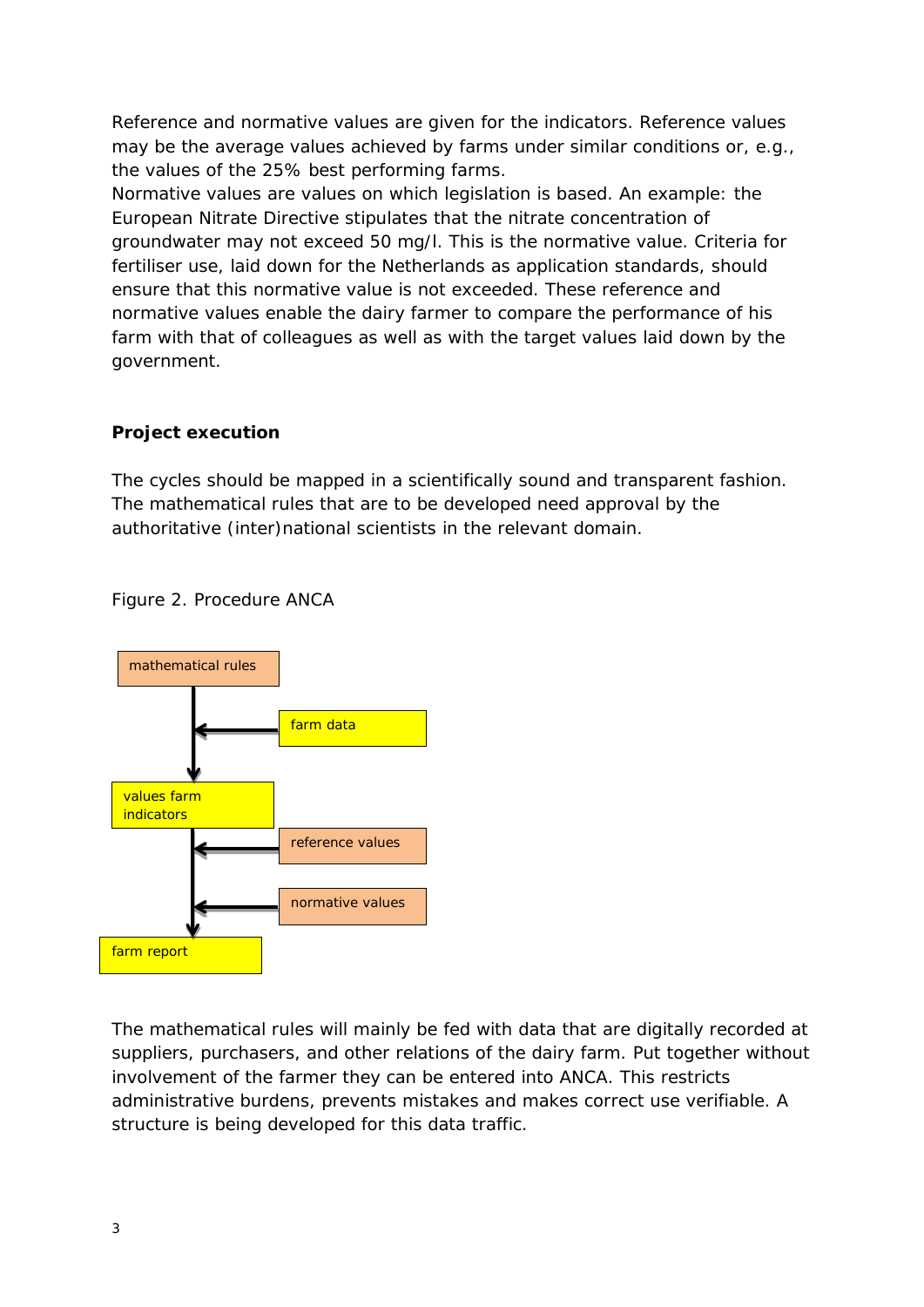The combination of mathematical rules and farm data yields in farm-specific values of the indicators. This is followed be establishment of the reference and normative values. The farm report presents the farm-specific values and clarification of deviations from reference and normative values by using background data (secondary indicators).

The instrument is in fact a modular extension of BEX, a mathematical programme, developed in the context of the project Cows & Opportunities, that quantifies the herd part of the N and P cycles. It calculates the excretion of the herd as feed intake minus the production of milk and additional bodyweight. Most Dutch dairy farmers are already familiar with BEX. If N or  $P_2O_5$  excretions are below the national standards, the authorities accept the farm-specific outcome. The dairy farmer is also gaining information about efficiency of feeding, which enables him to optimise. Use of BEX often means that the costs of manure disposal as well as those of feed purchasing are reduced.

As in the development of BEX, each new module is first technically compared with the farm data of the "De Marke" experimental farm and subsequently with those of the 16 commercial pilot farms in Cows & Opportunities for which farms the data required to judge whether the calculations are yielding an adequate representation of the actual situation are available. After any required adjustment, larger groups of farmers, often together with their advisors and chain partners, are testing practicability, enforceability, and user-friendliness. This may again lead to further adjustment.

# **Stakeholder's benefits**

The project is a private-public collaboration (PPS) in the context of the Top Sector policy of the Dutch government. This means that the results of the project should contribute to meeting the targets laid down by the government (public interest) as well as by the industry. The potential benefits for each of the stakeholders are briefly presented below.

#### Dairy farmers

1. Many dairy farmers consider space for entrepreneurship very important. Environmental legislation often consists of 'means' regulations rather than 'target' regulations. ANCA may well contribute to making legislation more specific where the farmer himself is devising suitable measures to meet the environmental targets while accounting for the results. The target approach increases cost effectiveness and work satisfaction. But legal restrictions will remain. The Nitrate Directive stipulates that Member States must formulate fertilisation criteria for N. ANCA enables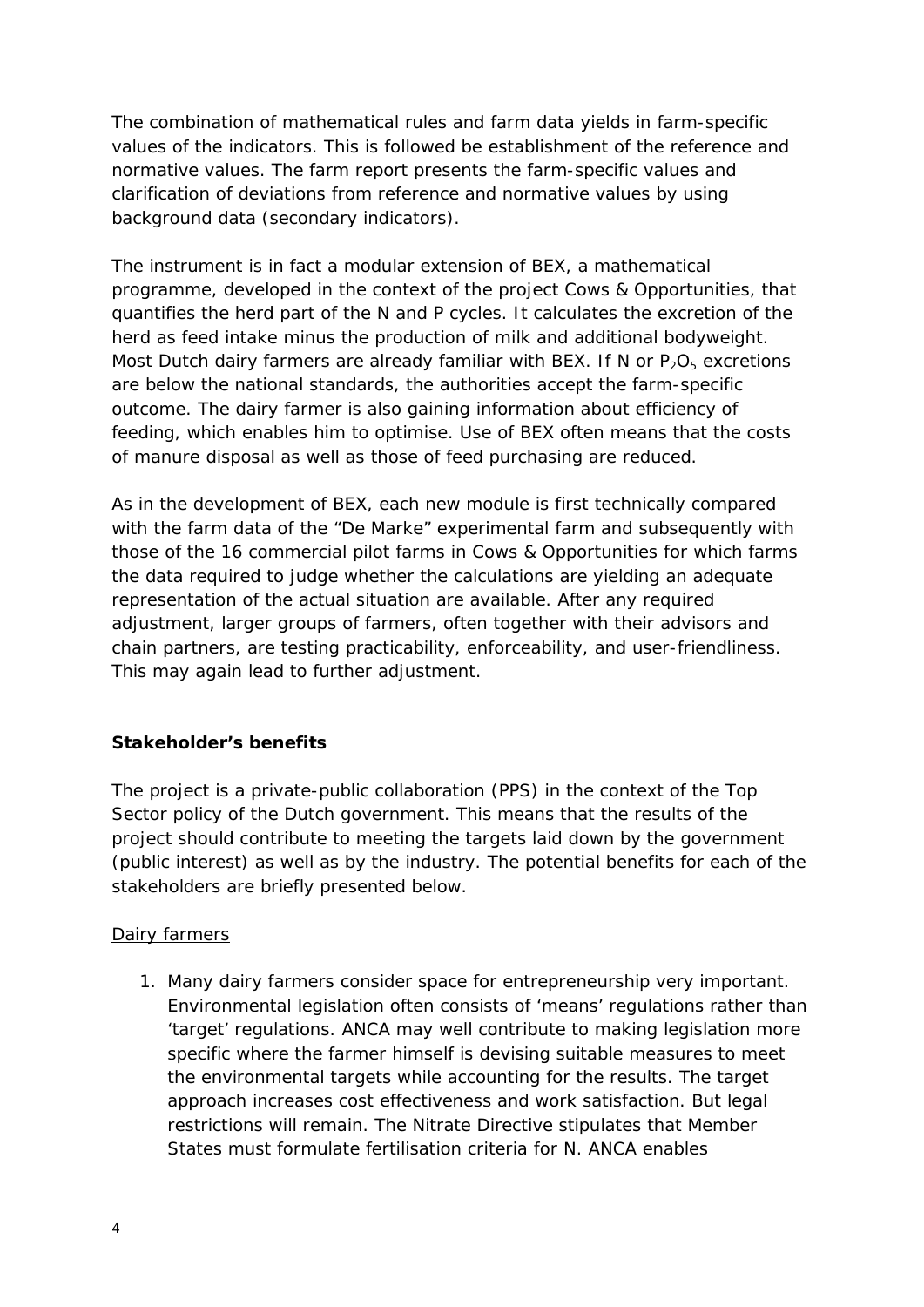differentiation of these criteria based on, e.g., realised crop yield (indicator 4) or efficiency of fertilisation (indicator 5).

- 2. As chain party the dairy farmer can show his milk processor that the milk has been produced without spillage of resources or unacceptable emissions.
- 3. Use of ANCA objectively familiarises the dairy farmer with the strengths and weaknesses of his farm, thus enabling appropriate measures to be taken. He can specifically update his knowledge and is becoming 'cycle wise'.

## **Governments**

#### *National*

1. The government wishes to meet the desired quality of the environment, to stimulate the efficiency of the use of scarce resources and to maintain an economically strong dairy farming sector that support legislation. Incorporation of ANCA in such a policy can contribute to all this. Government stimulants, e.g., by giving room in regulations in case good indicator scores are obtained may stimulate sustainability of dairy farming.

An example. The generic fertilisation standards on sandy soils are based on the average annual yields achieved by farms on those soils. ANCA calculates the achieved yield for the individual farm (indicator 4). Entering the farm-specific yield in the formula used to calculate the generic fertilisation standard results in a farm-specific fertilisation standard that may be higher or lower. This in fact results in a strong differentiation of the generic standard.

- 2. Relatively low emissions (indicators 3, 6, 7 and 8) shown with ANCA may possibly be used in the context of the 'greening' paragraph of the new European agricultural policy because restriction of the N and P losses may strengthen the biodiversity in the surroundings of the farm. This would make ANCA a certification instrument.
- 3. The extent of derogation (deviation from the 170 kg N criterion organic manure) can be made dependent on the achieved efficiency of fertilisation (indicator 5) and/or soil surplus (indicator 6).
- 4. Knowledge and innovations as results of investments in research are sooner implemented in practice when any resulting improvement of the environmental quality is rewarded. ANCA can objectively visualise such improvements.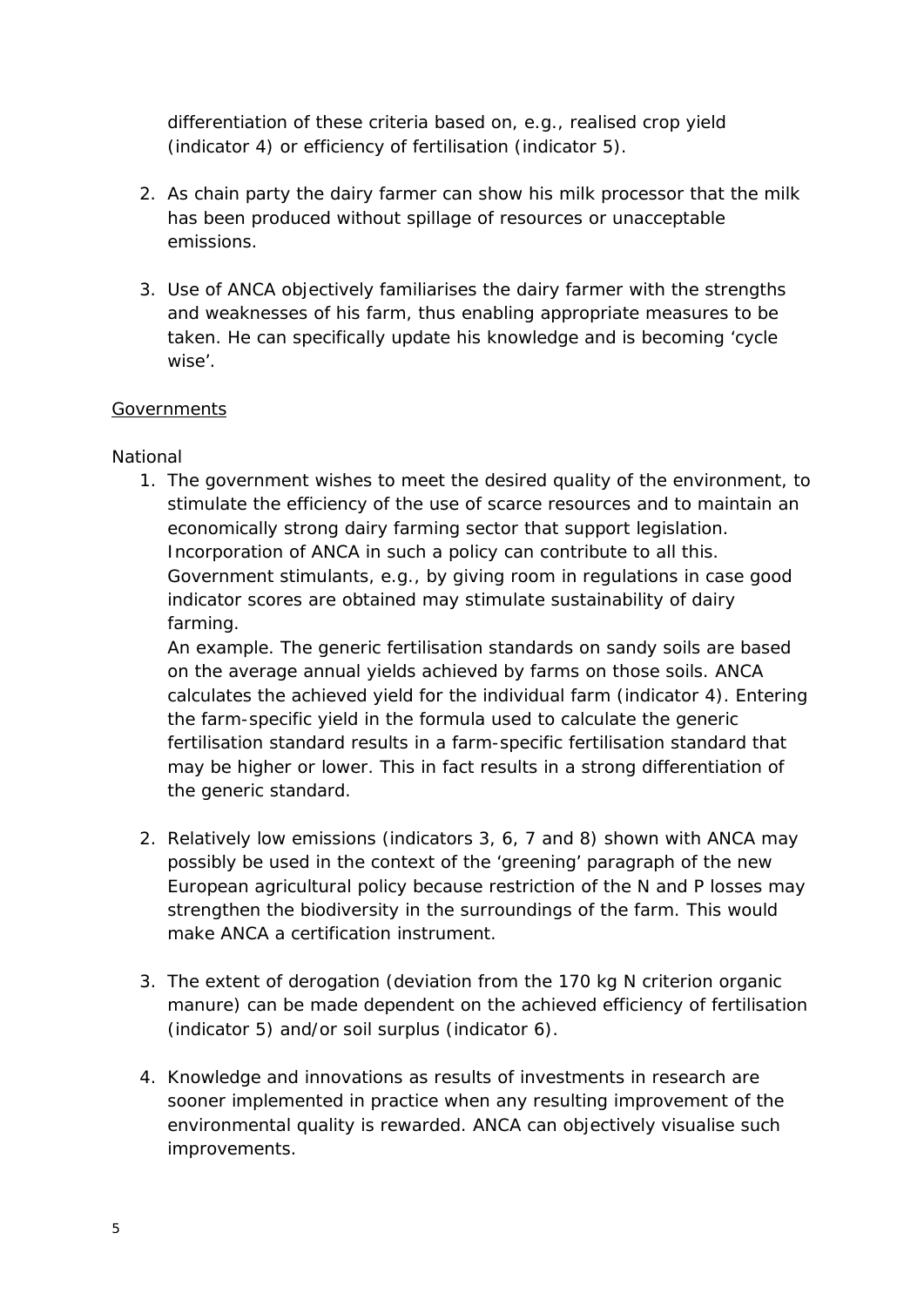## *Provinces*

1. Provinces have been given more responsibilities for nature and environmental policies. This, for instance, involves them in Natura 2000 areas where (locally) additional measures are required to, e.g., sufficiently restrict the ammonia load. (Parts of) ANCA may help to regulate the quality of the environment in a way the farmer considers meaningful and to which a reward system can be linked. This may probably combine the desired reduction in environmental pressure with an improvement of the financial-economic position of the farm. A number of provinces are already experimenting with ANCA in this way.

## *Water Board Authorities*

1. In a number of cases Water Board Authorities soon need to take additional measures to let the water quality - in time - meet the requirements laid down in the Water Framework Directive. It is expected that ANCA can contribute to those additional measures becoming more location- and farm-specific, which decreases costs and increases support. Water quality indicators (nitrate leaching, phosphate surplus) will of course be most important in this respect.

#### Milk processors

- 1. Milk processors want to guarantee the buyers of their products that their raw materials have been produced in an environmentally acceptable way. For some buyers this is a supply clause that can be made controllable with ANCA.
- 2. Most milk processors have agreed a sustainability strategy and route with their dairy farmers. This includes a reduction of harmful emissions. ANCA is clearly and verifiably mapping these emissions and their development over time.
- 3. Most milk processors are cooperatives with dairy farmers as their members. This means that the arguments given under 'Dairy farmers' do also apply for these milk processors.

#### Farming industries

1. 'Farm visitors', like the representative of the feed supplier, the veterinarian or farm advisor, wish to support their clients in the best possible way to properly manage the increasingly complex farm. They can work more efficiently (and thus gain appreciation) when in their conversations with the dairy farmer they have access to reliable, uniformly calculated farm indicators and their backgrounds.